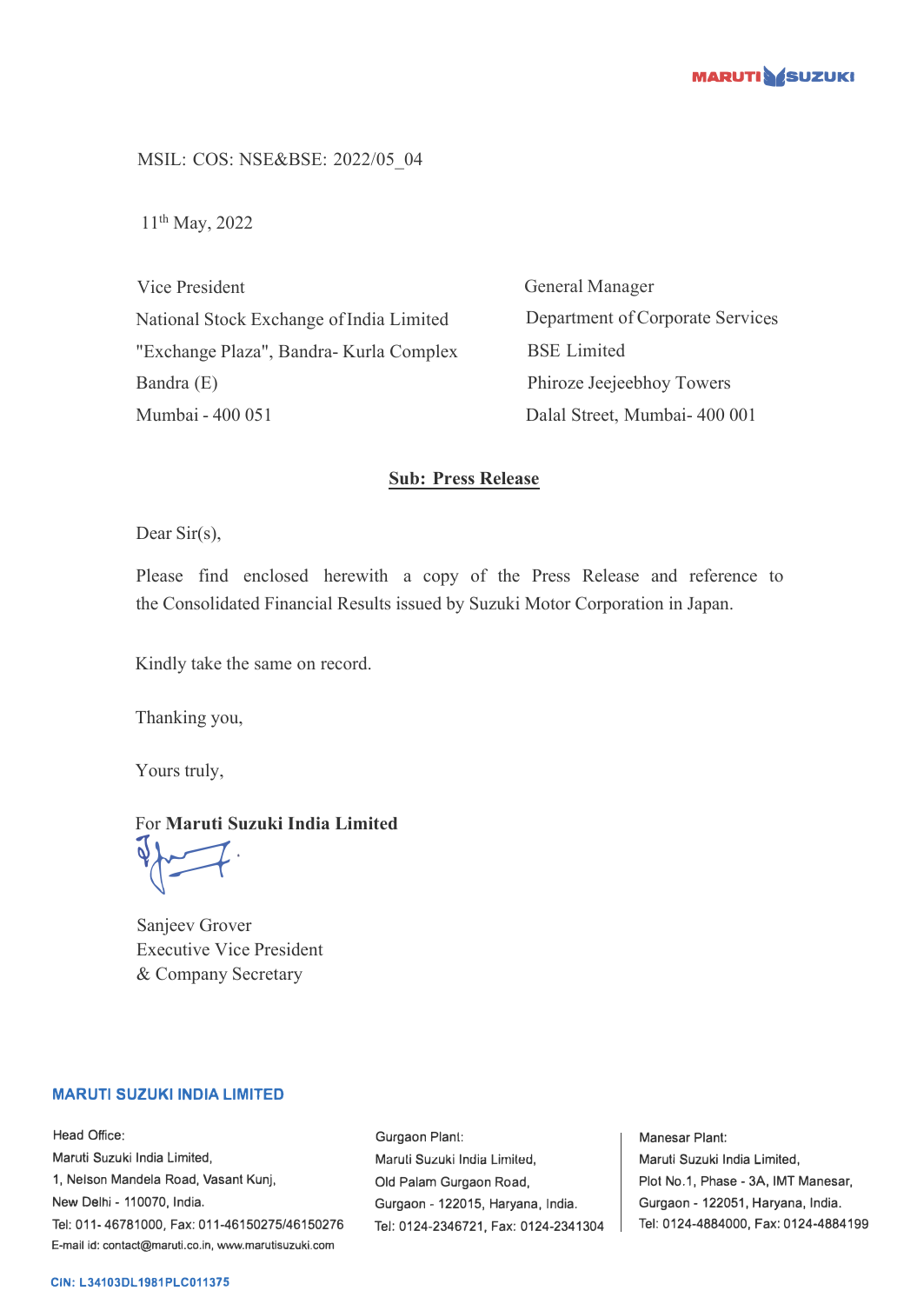

11 May 2022

# Suzuki Announces Financial Results for FY2021 (April 2021 to March 2022)

- In FY2021, net sales increased, operating profit decreased, mainly owing to increase in raw material prices. Annual dividends up by ¥1 to ¥91 year-on-year.

- In FY2022, net sales and operating profit are expected to increase. Annual

dividends are planned to be 91 yen, the same amount as in FY2021.

### 1. Outline of Financial Results for FY2021

From April 2021 to March 2022, net sales increased by ¥390.2 billion (12.3%) to ¥3,568.4 billion compared to the previous year, when the business performance declined due to the COVID-19 pandemic. Operating profit decreased by ¥2.9 billion (1.5%) to ¥191.5 billion year-on-year (YoY), mainly owing to increase in raw material prices. Ordinary profit increased by ¥14.6 billion (5.9%) to ¥262.9 billion YoY, mainly owing to improvement of financial revenue. Profit attributable to owners of parent increased by ¥13.9 billion (9.5%) to ¥160.3 billion YoY. The Company schedules the annual dividends of ¥91 per share (an increase of 1 yen YoY).

## 2. Outline of Financial Results for FY2021 January-March period (1) Outline of Financial Results

In January-March period, net sales decreased by ¥8.6 billion (0.9%) to ¥994.1 billion YoY, owing to decrease in sales units in countries including Japan and India, owing to production decrease due to parts shortage including semiconductors. Operating profit decreased by ¥10.8 billion (19.5%) to ¥44.8 billion YoY, mainly owing to increase in raw material prices such as steel. Ordinary profit decreased by ¥14.4 billion (19.5%) to ¥59.0 billion YoY, and profit attributable to owners of parent decreased by ¥8.7 billion (26.0%) to ¥24.5 billion YoY.

#### (2) Operating Results by Segment

#### 1) Automobile business

Amid the continuing impact of production decrease, net sales decreased by ¥21.4 billion (2.3%) to ¥893.4 billion YoY, and operating profit decreased by ¥8.3 billion (18.2%) to ¥37.1 billion YoY, mainly owing to increase in raw material prices.

#### 2) Motorcycle business

Net sales increased by ¥8.7 billion (14.1%) to ¥69.8 billion YoY, mainly owing to expanded sales of higher range models such as the new Hayabusa. However, operating profit decreased by ¥2.3 billion (59.5%) to ¥1.7 billion YoY, mainly owing to increase in raw material prices.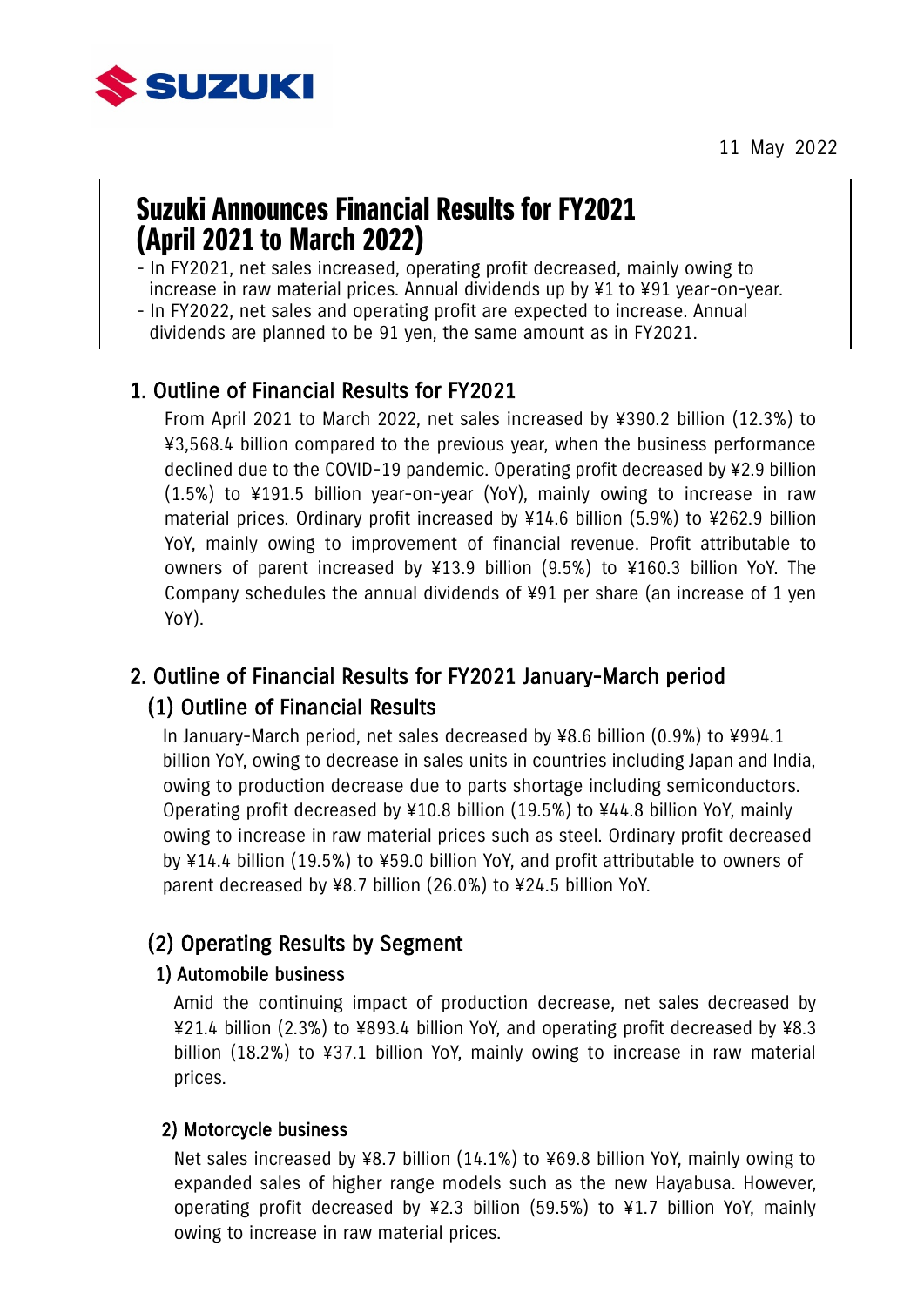#### 3) Marine business

Net sales increased by ¥4.1 billion (17.3%) to ¥27.9 billion YoY, owing to the continued strong sales of outboard motors in North America. However, operating profit decreased by ¥0.3 billion (5.9%) to ¥5.2 billion YoY, mainly owing to increase in raw material prices.

#### 4) Operating results by geographic region

In Japan, profit increased YoY, mainly owing to reduction in expenses and the positive foreign exchange. In Other regions, profit increased YoY, due to an increase in sales units mainly in Africa. On the other hand, profit decreased YoY in Asia and Europe.

### 3. Forecast of Full-Year Financial Results for FY2022

Although concerns over the procurement of parts including semiconductors and the future of global situation are uncertain, the Company outlined full-year forecast for FY2022, which includes net sales to be ¥3,900 billion, mainly owing to an increase in sales units, improvement in unit prices, and the depreciation of yen. Operating profit is expected to be ¥195 billion (Operating margin 5.0%), reflecting the impact of increase in raw material prices and increase in costs associated with CASE initiatives such as EV development. The Company plans annual dividends of 91 yen per share, the same amount as in FY2021.

(Forecasts of full-year financial results for FY2022)

| Net sales           | $43,900$ billion (up | 9.3% YoY)                     |
|---------------------|----------------------|-------------------------------|
| Operating profit    | ¥195 billion (up     | 1.8% YoY)                     |
| Ordinary profit     |                      | ¥220 billion (down 16.3% YoY) |
| Profit attributable |                      | ¥135 billion (down 15.8% YoY) |
| to owners of parent |                      |                               |

<sup>-</sup>orecasts for the consolidated operating results are based on currently available information and assumptions, contain risks<br>and uncertainty and do not constitute guarantees of future achievement. Please note that the actu trend or demand in ma<br>Indian Rupee/Yen rate). \*Forecasts for the consolidated operating results are based on currently available information and assumptions, contain risks by the changes of various factors. Those factors, which may influence the future results, include economic conditions and the trend of demand in major markets and the fluctuations of foreign exchange rates (mainly U.S. dollar/Yen rate, Euro/Yen rate,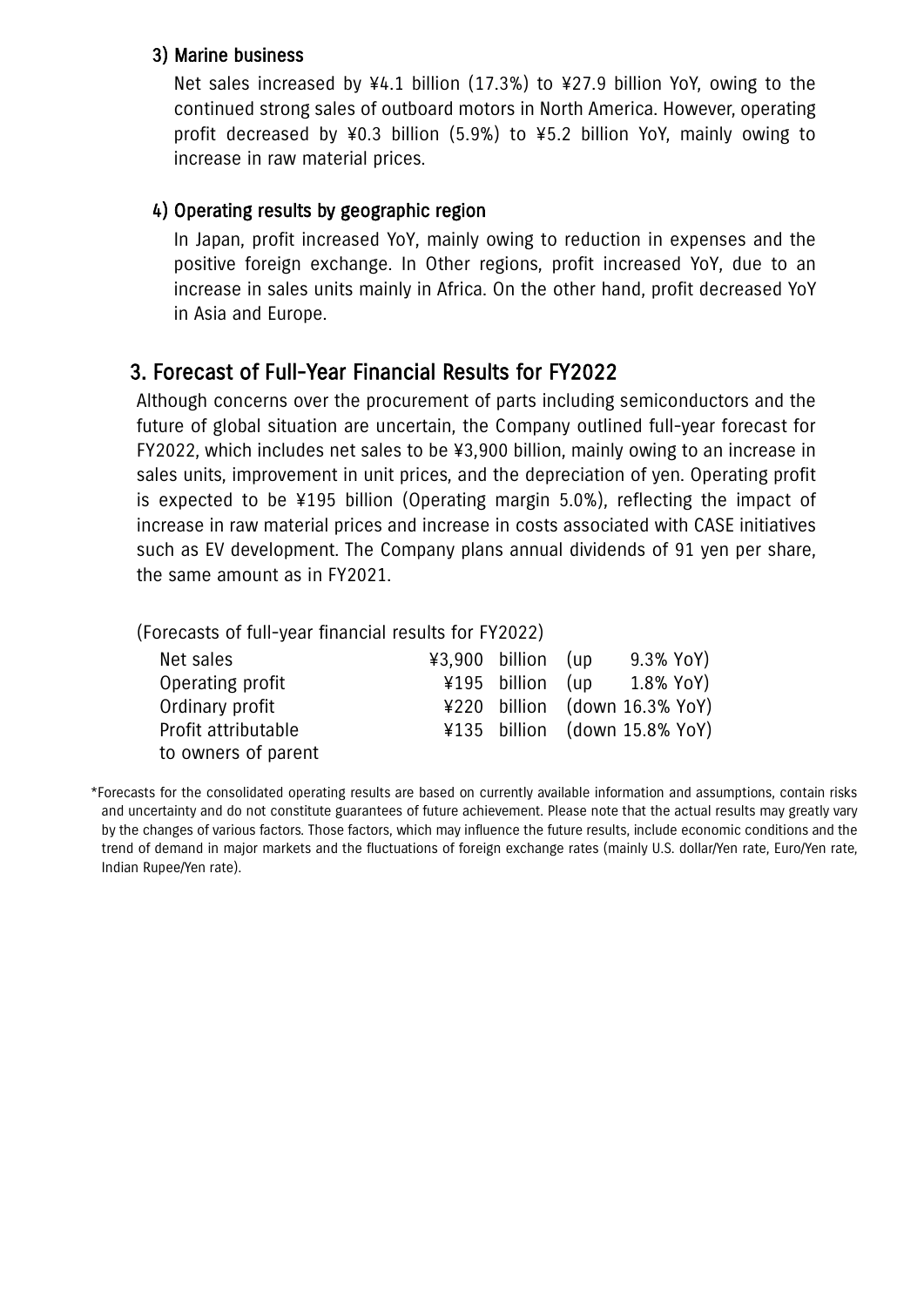## $\blacktriangle$ Reference for FY2021> 11 May 2022 **Exponential Consolidated 1/2] SUZUKI MOTOR CORPORATION**

|                                        |                         |                                             |                                      |                   | Q4 Results (January-March)       |                    |                      | Full-year Results        |                                                      |                            |                      |
|----------------------------------------|-------------------------|---------------------------------------------|--------------------------------------|-------------------|----------------------------------|--------------------|----------------------|--------------------------|------------------------------------------------------|----------------------------|----------------------|
|                                        |                         |                                             | Q4 of                                |                   | Q4 of FY2021                     |                    | FY2020               |                          | FY2021                                               |                            |                      |
|                                        |                         |                                             |                                      | FY2020            |                                  | Change             | Ratio                |                          |                                                      | Change                     | Ratio                |
| <b>Net Sales</b>                       |                         |                                             |                                      | 1,002.7           | 994.1                            | $-8.6$             | $-0.9%$              | 3,178.2                  | 3,568.4                                              | $+390.2$                   | $+12.3%$             |
| <b>Domestic Sales</b><br>Suzuki brand  |                         |                                             | 353.7                                | 286.2             | $-67.5$                          | $-19.1%$           | 1,174.0              | 1,073.7                  | $-100.3$                                             | $-8.5%$                    |                      |
|                                        |                         |                                             |                                      | 328.2             | 264.2                            | $-64.0$            | $-19.5%$             | 1,083.9                  | 990.8                                                | $-93.1$                    | $-8.6%$              |
| OEM sales<br><b>Overseas Sales</b>     |                         | 25.5                                        | 22.0                                 | $-3.5$            | $-13.6%$                         | 90.1               | 82.9                 | $-7.2$                   | $-7.9%$                                              |                            |                      |
|                                        |                         |                                             |                                      | 649.0             | 707.9                            | $+58.9$            | $+9.1%$              | 2,004.2                  | 2,494.7                                              | $+490.5$                   | $+24.5%$             |
| <b>Operating Profit</b>                |                         |                                             |                                      | 55.6<br>(5.6%)    | 44.8<br>(4.5%)                   | $-10.8$            | $-19.5%$             | 194.4                    | 191.5                                                | $-2.9$                     | $-1.5%$              |
| (Margin)<br><b>Ordinary Profit</b>     |                         |                                             |                                      | 73.4              | 59.0                             | $-14.4$            | $-19.5%$             | $(6.1\%)$<br>248.3       | $(5.4\%)$<br>262.9                                   | $+14.6$                    | $+5.9%$              |
| (Margin)                               |                         |                                             |                                      | (7.3%)            | (5.9%)                           |                    |                      | (7.8% )                  | $(7.4\%)$                                            |                            |                      |
|                                        |                         | Profit attributable to                      |                                      |                   |                                  |                    |                      |                          |                                                      |                            |                      |
| owners of parent                       |                         |                                             |                                      | 33.2              | 24.5                             | $-8.7$             | $-26.0%$             | 146.4                    | 160.3                                                | $+13.9$                    | $+9.5%$              |
| (Margin)                               |                         |                                             |                                      | (3.3%)            | (2.5%)                           |                    |                      | (4.6%)                   | (4.5%)                                               |                            |                      |
|                                        |                         |                                             |                                      |                   |                                  |                    |                      |                          |                                                      | Increased net sales and    |                      |
| <b>General View</b>                    |                         |                                             |                                      |                   | Decreased net sales and profit   |                    |                      |                          |                                                      | decreased operating profit |                      |
|                                        |                         |                                             | <b>Factors of Increase</b>           |                   | Change in sales, model mix       |                    | $+16.2$              |                          | Change in sales, model mix                           |                            | $+141.5$             |
|                                        |                         |                                             |                                      |                   | Cost reduction                   |                    | $+13.2$              |                          | Effect of ForEX rates                                |                            | $+42.5$              |
|                                        |                         |                                             |                                      |                   | Effect of ForEX rates            |                    | $+10.2$              |                          | Cost reduction                                       |                            | $+29.2$              |
| change                                 |                         |                                             |                                      |                   | Decrease of various expenses     |                    | $+9.8$               |                          |                                                      |                            |                      |
| <b>Operating Profit</b>                |                         |                                             |                                      |                   |                                  | Total              | $+49.4$              |                          |                                                      | Total                      | $+213.2$             |
| Factors of                             |                         |                                             | <b>Factors of Decrease</b>           |                   | Change in price of raw materials |                    | $-39.3$              |                          | Change in price of raw materials                     |                            | $-128.3$             |
|                                        |                         |                                             |                                      |                   | Increase of depreciation         |                    | $-15.9$              |                          | Increase of various expenses                         |                            | $-38.9$              |
| $\equiv$                               |                         |                                             |                                      |                   | Increase of R&D expenses         |                    | $-5.0$               |                          | Increase of depreciation<br>Increase of R&D expenses |                            | $-34.4$<br>$-14.5$   |
|                                        |                         |                                             |                                      |                   |                                  | Total              | $-60.2$              |                          |                                                      | Total                      | $-216.1$             |
| Foreign                                |                         |                                             |                                      |                   |                                  |                    | Effect               |                          |                                                      |                            | Effect               |
| <b>Exchange Rates</b>                  |                         |                                             | <b>USD</b>                           | 106Yen            | 116Yen                           | $+10$ Yen          | $+2.4$               | 106Yen                   | 112Yen                                               | +6Yen                      | $+5.5$               |
| and Effect on                          |                         |                                             | <b>EUR</b>                           | 128Yen            | 130Yen                           | $+2$ Yen           | $+0.5$               | 124Yen                   | 131Yen                                               | $+7$ Yen                   | $+8.3$               |
| <b>Operating Profit</b>                |                         |                                             | $\overline{\text{INR}}$              | 1.47Yen           | 1.56Yen                          | $+0.09Yen$         | $+2.6$               | 1.44Yen                  | 1.52Yen                                              | $+0.08$ Yen                | $+6.8$               |
|                                        |                         | Capital Expenditures                        |                                      | 49.2<br>39.7      | 60.0<br>55.6                     | $+10.8$<br>$+15.9$ |                      | 170.9                    | 189.4<br>161.5                                       | $+18.5$<br>$+25.0$         |                      |
| <b>R&amp;D Expenses</b>                |                         | <b>Depreciation Expenses</b>                |                                      | 43.3              | 48.3                             | $+5.0$             |                      | 136.5<br>146.2           | 160.7                                                | $+14.5$                    |                      |
|                                        |                         |                                             | <b>Interest-Bearing Debt balance</b> |                   |                                  |                    |                      | 770.8                    | 674.2                                                | $-96.6$ $\times 1$         |                      |
|                                        |                         | <b>Operating Activities</b>                 |                                      | 145.8             | 35.9                             | $-109.9$           |                      | 415.4                    | 221.3                                                | $-194.1$                   |                      |
| Flows<br>Cash                          |                         | <b>Investing Activities</b>                 |                                      | $-92.1$           | $-34.6$                          | $+57.5$            |                      | $-233.0$                 | $-153.5$                                             | $+79.5$                    |                      |
|                                        |                         | <b>Financing Activities</b>                 |                                      | $-21.6$           | $-61.5$                          | $-39.9$            |                      | 302.6                    | $-154.6$                                             | $-457.2$                   |                      |
|                                        |                         | Cash Balance                                |                                      |                   |                                  |                    |                      | 924.4                    | 858.0                                                | $-66.4$ $\times 1$         |                      |
|                                        |                         | <b>Sales</b>                                |                                      | 914.8             | 893.4                            | $-21.4$            | $-2.3%$              | 2,876.6                  | 3,204.8                                              | $+328.2$                   | $+11.4%$             |
|                                        | Auto                    | <b>Operating Profit</b><br>(Margin)         |                                      | 45.4<br>$(5.0\%)$ | 37.1<br>(4.2%)                   | $-8.3$             | $-18.2%$             | 172.0<br>$(6.0\%)$       | 152.8<br>(4.8%)                                      | $-19.2$                    | $-11.2%$             |
|                                        |                         | <b>Sales</b>                                |                                      | 61.1              | 69.8                             | $+8.7$             | $+14.1%$             | 206.5                    | 253.5                                                | $+47.0$                    | $+22.7%$             |
|                                        | Moto                    | <b>Operating Profit</b>                     |                                      | 4.0               | 1.7                              | $-2.3$             | $-59.5%$             | 2.6                      | 10.9                                                 | $+8.3$                     | $+321.6%$            |
|                                        |                         | (Margin)                                    |                                      | (6.6%)            | (2.3%)                           |                    |                      | (1.2%)                   | (4.3%)                                               |                            |                      |
| Operating results<br>by Segment        |                         | Sales                                       |                                      | 23.8              | 27.9                             | $+4.1$             | $+17.3%$             | 83.4                     | 98.0                                                 | $+14.6$                    | $+17.5%$             |
|                                        | Marine                  | <b>Operating Profit</b>                     |                                      | 5.5               | $\overline{5.2}$                 | $-0.3$             | $-5.9%$              | 17.1                     | 24.0                                                 | $+6.9$                     | $+40.5%$             |
|                                        |                         | (Margin)                                    |                                      | (23.2%)           | (18.6%)                          |                    |                      | (20.5%)                  | (24.5%)                                              |                            |                      |
|                                        | $\overline{\mathbf{e}}$ | <b>Sales</b><br><b>Operating Profit</b>     |                                      | 3.0<br>0.7        | 3.0<br>0.8                       | $+0.0$<br>$+0.1$   | $+0.3%$<br>$+24.4%$  | 11.7<br>$\overline{2.7}$ | 12.1<br>$\overline{3.8}$                             | $+0.4$<br>$+1.1$           | $+3.4%$<br>$+39.3%$  |
|                                        | $\overline{C}$          | (Margin)                                    |                                      | (21.6%)           | (26.8%)                          |                    |                      | (23.1%)                  | (31.1%)                                              |                            |                      |
|                                        |                         | Sales                                       |                                      | 578.5             | 521.2                            | $-57.3$            | $-9.9%$              | 1,900.5                  | 1,928.3                                              | $+27.8$                    | $+1.5%$              |
|                                        |                         | 등 Sales<br>음 Operating Profit<br>흑 (Margin) |                                      | 25.0              | 35.0                             | $+10.0$            | $+40.3%$             | 118.4                    | 121.0                                                | $+2.6$                     | $+2.2%$              |
|                                        |                         | (Margin)                                    |                                      | (4.3%)            | (6.7%)                           |                    |                      | (6.2%)                   | (6.3%)                                               |                            |                      |
|                                        |                         | a Sales<br>Operating<br>(Margin)            |                                      | 156.9             | 114.5                            | $-42.4$            | $-27.0%$             | 498.5                    | 486.7                                                | $-11.8$                    | $-2.4%$              |
|                                        |                         | <b>Operating Profit</b>                     |                                      | 6.6               | 2.3                              | $-4.3$             | $-65.3%$             | 10.8                     | 12.6                                                 | $+1.8$                     | $+16.1%$             |
|                                        |                         |                                             |                                      | (4.2%)            | $(2.0\%)$                        |                    |                      | (2.2%)                   | (2.6%)                                               |                            |                      |
| Geographic Region<br>Operating results |                         | Sales<br>$\frac{100}{2}$ Operating Profit   |                                      | 466.8<br>23.0     | 533.8<br>9.9                     | $+67.0$<br>$-13.1$ | $+14.4%$<br>$-57.0%$ | 1,395.3<br>56.0          | 1,803.5<br>43.8                                      | $+408.2$<br>$-12.2$        | $+29.3%$<br>$-21.8%$ |
|                                        |                         | (Margin)                                    |                                      | (4.9%)            | $(1.9\%)$                        |                    |                      | $(4.0\%)$                | (2.4% )                                              |                            |                      |
|                                        |                         | Sales                                       |                                      | 57.0              | 76.9                             | $+19.9$            | $+35.1%$             | 180.4                    | 253.2                                                | $+72.8$                    | $+40.4%$             |
| Σď                                     |                         | b Sales<br>Operating Profit<br>O (Margin)   |                                      | 2.7               | $\overline{3.3}$                 | $+0.6$             | $+19.0%$             | 8.6                      | 14.4                                                 | $+5.8$                     | $+66.2%$             |
|                                        |                         | (Margin)                                    |                                      | (4.9%)            | (4.3%)                           |                    |                      | (4.8%)                   | (5.7%)                                               |                            |                      |
|                                        |                         |                                             | No. of Consolidated Subsidiaries     |                   |                                  |                    |                      | 120                      | 119                                                  |                            | $-1 \times 1$        |
|                                        |                         | No. of entities accounted for               |                                      |                   |                                  |                    |                      | 31                       | 32                                                   |                            | $+1 \times 1$        |
| No. of Employees                       |                         | using equity method                         |                                      |                   |                                  |                    |                      | 68,739                   | 69,193                                               | $+454$ $\times 1$          |                      |
|                                        |                         |                                             | *1compared to the end of FY2020      |                   |                                  |                    |                      |                          |                                                      |                            |                      |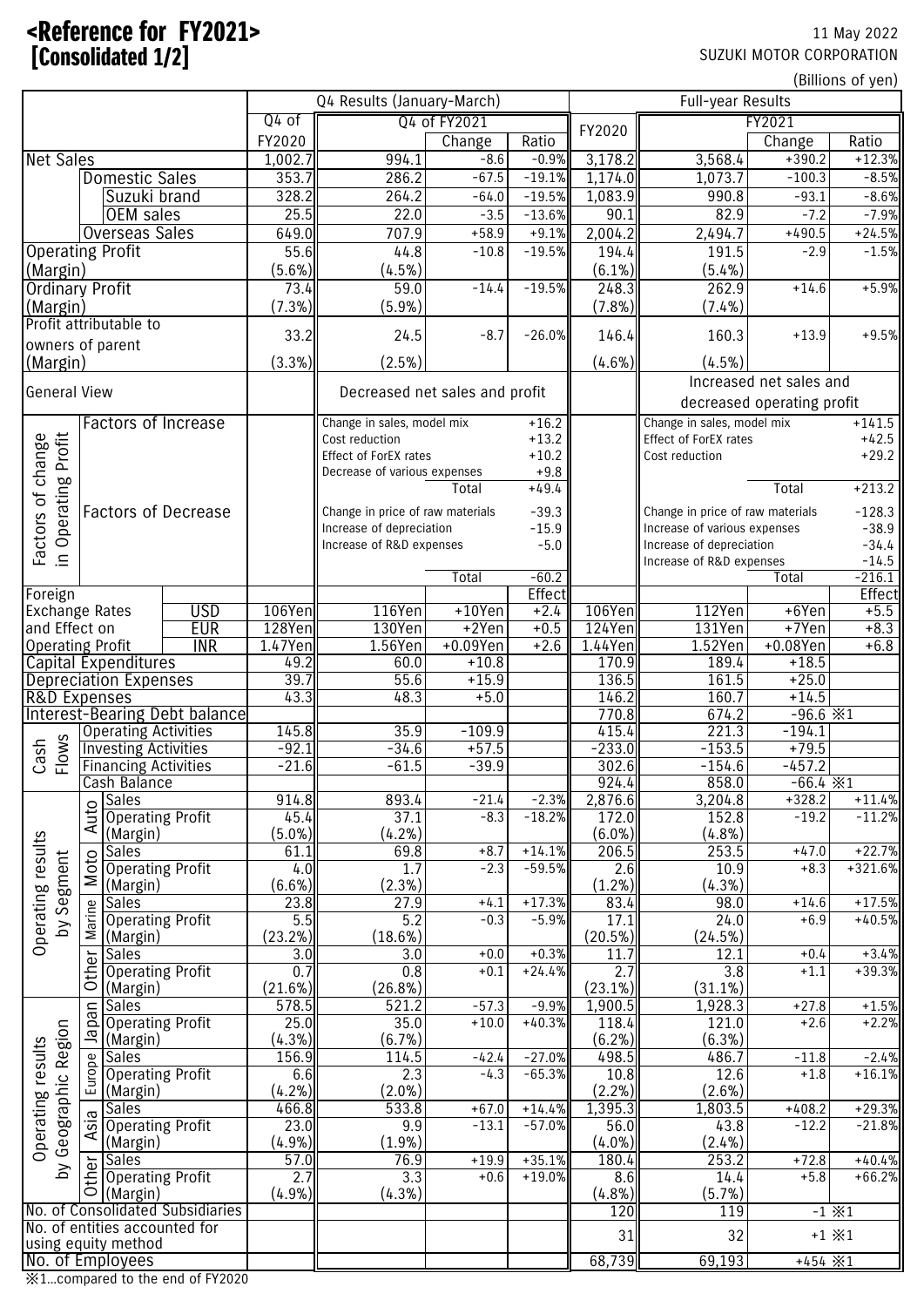#### <Reference for FY2021> 11 May 2022 **[Consolidated 2/2]** SUZUKI MOTOR CORPORATION

| (Billions of yen)                        |                              |            |                                  |                                |               |  |  |  |
|------------------------------------------|------------------------------|------------|----------------------------------|--------------------------------|---------------|--|--|--|
|                                          |                              |            | FY2022 forecast                  |                                |               |  |  |  |
|                                          |                              |            | (April2022-March2023)            |                                |               |  |  |  |
|                                          |                              |            |                                  | Change                         | Ratio         |  |  |  |
| <b>Net Sales</b>                         |                              |            | 3,900.0                          | $+331.6$                       | $+9.3%$       |  |  |  |
|                                          | <b>Domestic Sales</b>        |            | 1,200.0                          | $+126.3$                       | $+11.8%$      |  |  |  |
|                                          | Suzuki brand                 |            |                                  |                                |               |  |  |  |
|                                          | OEM sales                    |            |                                  |                                |               |  |  |  |
|                                          | <b>Overseas Sales</b>        |            | 2,700.0                          | $+205.3$                       | $+8.2%$       |  |  |  |
|                                          | <b>Operating Profit</b>      |            | 195.0                            | $+3.5$                         | $+1.8%$       |  |  |  |
| (Margin)                                 |                              |            | $(5.0\%)$                        |                                |               |  |  |  |
|                                          | Ordinary Profit              |            | 220.0                            | $-42.9$                        | $-16.3%$      |  |  |  |
| (Margin)                                 |                              |            | (5.6%)                           |                                |               |  |  |  |
|                                          | Profit attributable to       |            | 135.0                            | $-25.3$                        | $-15.8%$      |  |  |  |
| (Margin)                                 | owners of parent             |            | (3.5%)                           |                                |               |  |  |  |
|                                          |                              |            |                                  | Net sales and operating profit |               |  |  |  |
| <b>General View</b>                      |                              |            | are expected to increase         |                                |               |  |  |  |
|                                          | <b>Factors of Increase</b>   |            | Change in sales, model mix       | $+111.3$                       |               |  |  |  |
|                                          |                              |            | Cost reduction                   | $+35.0$                        |               |  |  |  |
|                                          |                              |            | <b>Effect of ForEX rates</b>     | $+30.0$                        |               |  |  |  |
| Factors of change<br>in Operating Profit |                              |            |                                  | Total                          | $+176.3$      |  |  |  |
|                                          | <b>Factors of Decrease</b>   |            | Change in price of raw materials |                                | $-85.0$       |  |  |  |
|                                          |                              |            | Increase of various expenses     |                                | $-40.0$       |  |  |  |
|                                          |                              |            | Increase of R&D expenses         | $-39.3$                        |               |  |  |  |
|                                          |                              |            | Increase of depreciation         |                                | $-8.5$        |  |  |  |
|                                          |                              |            | Total<br>$-172.8$                |                                |               |  |  |  |
| Foreign                                  |                              |            |                                  |                                | <b>Effect</b> |  |  |  |
| <b>USD</b><br><b>Exchange Rates</b>      |                              | 120Yen     | +8Yen                            | $+6.9$                         |               |  |  |  |
| and Effect on<br><b>EUR</b>              |                              | 130Yen     | $-1$ Yen                         | $-0.9$                         |               |  |  |  |
|                                          | <b>Operating Profit</b>      | <b>INR</b> | 1.60Yen                          | $+0.08$ Yen                    | $+7.3$        |  |  |  |
|                                          | <b>Capital Expenditures</b>  |            | 290.0                            | $+100.6$                       |               |  |  |  |
|                                          | <b>Depreciation Expenses</b> |            | 170.0                            | $+8.5$                         |               |  |  |  |
| R&D Expenses                             |                              |            | 200.0                            | $+39.3$                        |               |  |  |  |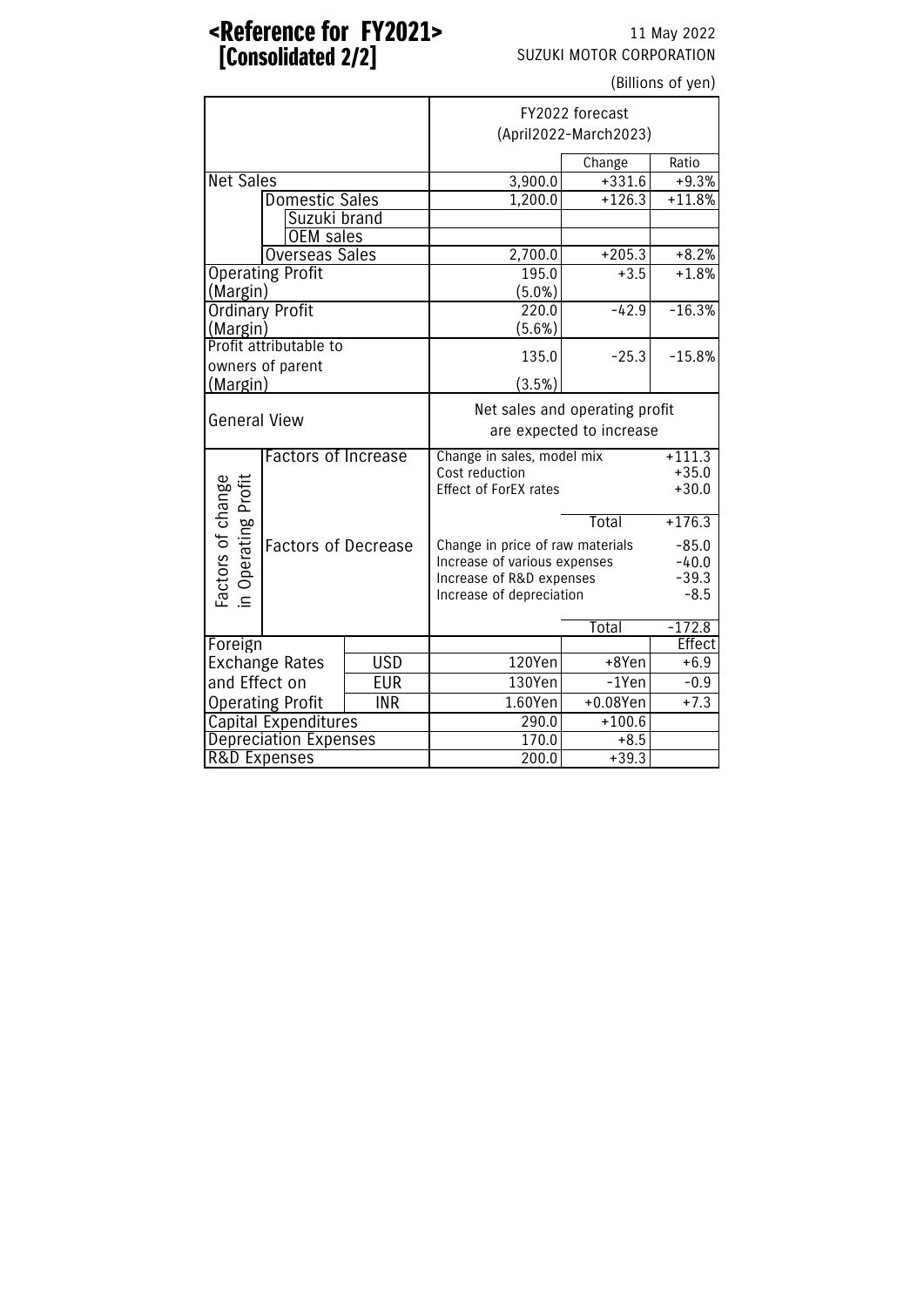## <Reference for FY2021> 11 May 2022 **[Units (Production & Sales)]** SUZUKI MOTOR CORPORATION

(Thousand units)

|                                                                                                                                                                                                                                                                       |             | Q4 Results                                |                       |                      | Full-year Results     |                         |                       |                       | FY2022 forecast |                             |                           |        |                         |
|-----------------------------------------------------------------------------------------------------------------------------------------------------------------------------------------------------------------------------------------------------------------------|-------------|-------------------------------------------|-----------------------|----------------------|-----------------------|-------------------------|-----------------------|-----------------------|-----------------|-----------------------------|---------------------------|--------|-------------------------|
|                                                                                                                                                                                                                                                                       |             | (January-March)                           |                       |                      |                       |                         | (April2022-March2023) |                       |                 |                             |                           |        |                         |
|                                                                                                                                                                                                                                                                       |             |                                           | Q4 of FY2021<br>Q4 of |                      |                       |                         | FY2021                |                       |                 |                             |                           |        |                         |
|                                                                                                                                                                                                                                                                       |             |                                           | FY2020                |                      | Change                | Ratio                   | FY2020                |                       | Change          | Ratio                       |                           | Change | Ratio                   |
|                                                                                                                                                                                                                                                                       |             | Mini vehicles                             | 140                   | 119                  | $-20$                 | $-14.5%$                | 539                   | 470                   | $-69$           | $-12.9%$                    |                           |        |                         |
|                                                                                                                                                                                                                                                                       |             | Sub-compact &                             |                       |                      |                       |                         |                       |                       |                 |                             |                           |        |                         |
|                                                                                                                                                                                                                                                                       |             | standard-sized vehicles                   | 26                    | 24                   | $-2$                  | $-7.7%$                 | 101                   | 87                    | $-14$           | $-14.1%$                    |                           |        |                         |
|                                                                                                                                                                                                                                                                       |             | Export                                    | 59                    | 49                   | $-10$                 | $-17.4%$                | 204                   | 202                   | $-2$            | $-0.8%$                     |                           |        |                         |
|                                                                                                                                                                                                                                                                       |             | <b>OEM</b>                                | 24                    | $\overline{22}$      | $-3$                  | $-11.4%$                | 86                    | 81                    | $-5$            | $-6.2%$                     |                           |        |                         |
|                                                                                                                                                                                                                                                                       |             | Domestic production                       | 250                   | 215                  | $-35$                 | $-14.2%$                | 930                   | 840                   | $-91$           | $-9.7%$                     | 1,035                     | $+195$ | $+23.3%$                |
|                                                                                                                                                                                                                                                                       |             | (CBU only)                                | 234                   | 191                  | $-43$                 | $-18.3%$                | 897                   | 754                   | $-143$          | $-16.0%$                    | 913                       | $+159$ | $+21.1%$                |
|                                                                                                                                                                                                                                                                       |             | Europe                                    | 36                    | 27                   | $-8$                  | $-23.2%$                | 110                   | 100                   | $-11$           | $-9.9%$                     | 136                       |        | $+36$ + 36.6%           |
|                                                                                                                                                                                                                                                                       |             | India                                     | 502                   | 494                  | $-7$                  | $-1.4%$                 | 1,440                 | 1,659                 | $+219$          | $+15.2%$                    |                           |        |                         |
|                                                                                                                                                                                                                                                                       |             | Pakistan                                  | 14                    | 16                   | $+2$                  | $+17.2%$                | 48                    | 70                    | $+22$           | $+46.2%$                    |                           |        |                         |
|                                                                                                                                                                                                                                                                       |             | Indonesia                                 | 31                    | $\overline{37}$      | $+7$                  | $+22.3%$                | 86                    | 134                   | $+49$           | $+56.9%$                    |                           |        |                         |
|                                                                                                                                                                                                                                                                       |             | Thailand                                  | $6 \overline{6}$      | $\sqrt{4}$           | $-2$                  | $-37.7%$                | 18                    | 17                    | $\hbox{-}0$     | $-2.2%$                     |                           |        |                         |
|                                                                                                                                                                                                                                                                       |             | Other                                     |                       | $\overline{1}$       | $+0$                  | $+69.6%$                | 19                    | $\overline{2}$        | $-17$           | $-90.7%$                    |                           |        |                         |
|                                                                                                                                                                                                                                                                       |             | Asia                                      | 552                   | 553                  | $\pm 0$               | $+0.0%$                 | 1,610                 | 1,882                 | $+272$          | $+16.9%$                    | 1,926                     | $+44$  | $+2.3%$                 |
| <automobiles></automobiles>                                                                                                                                                                                                                                           |             |                                           |                       |                      |                       | $-0$ $-100.0%$          |                       |                       | $+0$            |                             |                           |        | $-1$ $-100.0\%$         |
|                                                                                                                                                                                                                                                                       |             | Other                                     | $\Omega$              | $\mathbf 0$          |                       |                         | $\mathbf{1}$          | $\mathbf{1}$          |                 | $+3.5%$                     | $\mathbf 0$               |        |                         |
|                                                                                                                                                                                                                                                                       |             | Overseas production                       | 588                   | 580                  | $-8$                  | $-1.4%$                 | 1,721                 | 1,982                 | $+261$          | $+15.2%$                    | 2,061                     | $+79$  | $+4.0%$                 |
|                                                                                                                                                                                                                                                                       |             | <b>Production Total</b>                   | 838                   | 794                  | $-44$                 | $-5.2%$                 | 2,651                 | 2,822                 | $+171$          | $+6.4%$                     | 3,096                     | $+274$ | $+9.7%$                 |
|                                                                                                                                                                                                                                                                       |             | Mini vehicles                             | 169                   | 130                  | $-39$                 | $-22.9%$                | 539                   | 470                   | $-69$           | $-12.8%$                    |                           |        |                         |
|                                                                                                                                                                                                                                                                       |             | Sub-compact &                             | 35                    | 27                   | $-8$                  | $-23.8%$                | 108                   | 91                    | $-17$           | $-15.7%$                    |                           |        |                         |
|                                                                                                                                                                                                                                                                       |             | standard-sized vehicles<br>Domestic sales | 204                   | 157                  | $-47$                 | $-23.1%$                | 647                   | 561                   | $-86$           | $-13.3%$                    | 663                       | $+102$ | $+18.1%$                |
|                                                                                                                                                                                                                                                                       |             | Europe                                    | 55                    | 44                   | $-11$                 | $-19.9%$                | 206                   | 225                   | $+20$           | $+9.6%$                     | 199                       |        | $-26$ $-11.7%$          |
|                                                                                                                                                                                                                                                                       |             | India                                     |                       | 408                  | $-32$                 | $-7.3%$                 |                       | 1,365                 | $+42$           |                             | +3.2% (Supplement)        |        |                         |
|                                                                                                                                                                                                                                                                       |             |                                           | 440                   |                      |                       |                         | 1,323                 |                       |                 |                             | +78.6% Full-year sales in |        |                         |
|                                                                                                                                                                                                                                                                       |             | Pakistan                                  | 28                    | 37                   | $+9$                  | $+30.7%$                | 74                    | 132                   | $+58$           |                             |                           |        |                         |
|                                                                                                                                                                                                                                                                       |             | Indonesia                                 | 20                    | 21                   | $+2$                  | $+8.9%$                 | 66                    | 91                    | $+25$           |                             | +37.4% India are expected |        |                         |
|                                                                                                                                                                                                                                                                       |             | Thailand                                  | 5 <sub>l</sub>        | $\,6\,$              | $+1$                  | $+12.7%$                | 24                    | 23                    | $-1$            |                             | $-4.7%$ to increase       |        |                         |
|                                                                                                                                                                                                                                                                       |             | Other                                     | 15                    | $\overline{14}$      | $-1$                  | $-5.4%$                 | $\overline{72}$       | $\overline{55}$       | $-17$           |                             | $-24.0\%$ by 11% YoY.     |        |                         |
|                                                                                                                                                                                                                                                                       |             | Asia                                      | 508                   | 486                  | $-22$                 | $-4.3%$                 | 1,560                 | 1,666                 | $+106$          | $+6.8%$                     | 1,794                     | $+128$ | $+7.7%$                 |
|                                                                                                                                                                                                                                                                       |             | Other                                     | 48                    | 71                   | $+23$                 | $+46.8%$                | 159                   | 254                   | $+95$           | $+60.0%$                    | $\overline{252}$          | $-2$   | $-0.9%$                 |
|                                                                                                                                                                                                                                                                       |             | Overseas sales                            | 611                   | 601                  | $-10$                 | $-1.7%$                 | 1,924                 | 2,145                 | $+221$          | $+11.5%$                    | 2,245                     | $+100$ | $+4.6%$                 |
|                                                                                                                                                                                                                                                                       | Sales Total |                                           | 815                   | 758                  | $-57$                 | $-7.0%$                 | 2,571                 | 2,707                 | $+136$          | $+5.3%$                     | 2,908                     | $+201$ | $+7.4%$                 |
|                                                                                                                                                                                                                                                                       |             | OEM Sales (Not included in figures above) | 45                    | 42                   | $-3$                  | $-6.1%$                 | 134                   | 165                   |                 | $+31$ $+22.9%$              |                           |        |                         |
|                                                                                                                                                                                                                                                                       |             |                                           |                       |                      |                       |                         |                       |                       |                 |                             |                           |        |                         |
|                                                                                                                                                                                                                                                                       |             | Domestic                                  | 3<br>16               | 5<br>$\overline{21}$ | $+2$                  | $+69.5%$<br>$+5$ +32.8% | 16<br>50              | 21<br>$\overline{78}$ |                 | $+5$ +31.5%<br>$+27$ +54.3% | 21<br>$\overline{97}$     | -0     | $-2.2%$<br>$+19$ +24.9% |
|                                                                                                                                                                                                                                                                       |             | Export                                    |                       |                      |                       |                         |                       |                       |                 |                             |                           |        |                         |
|                                                                                                                                                                                                                                                                       |             | Domestic production                       | 19                    | 27                   |                       | $+7$ + 38.9%            | 67                    | 99                    |                 | $+32 + 48.7%$               | 119                       |        | $+19$ +20.0%            |
|                                                                                                                                                                                                                                                                       |             | (ATVs only)                               | $\overline{c}$        | 3                    |                       | $+1$ +44.7%             | $\overline{7}$        | 13                    |                 | $+6$ +83.6%                 | $10\,$                    | $-3$   | $-21.8%$                |
|                                                                                                                                                                                                                                                                       |             | North America                             | $\mathbf{1}$          | $\overline{1}$       |                       | $-0$ $-10.3%$           | 3                     | $\overline{3}$        |                 | $+1$ +26.5%                 | 4                         |        | $+1$ +24.9%             |
|                                                                                                                                                                                                                                                                       |             | India                                     | 221                   | 217                  | $-4$                  | $-2.0%$                 | 600                   | 751                   | $+151$          | $+25.1%$                    |                           |        |                         |
|                                                                                                                                                                                                                                                                       |             | China                                     | 114                   | 124                  | $+11$                 | $+9.3%$                 | 493                   | 543                   | $+51$           | $+10.3%$                    |                           |        |                         |
|                                                                                                                                                                                                                                                                       |             | Philippines                               | 35                    | 41                   | $+7$                  | $+19.8%$                | 112                   | 148                   |                 | $+36$ +32.1%                |                           |        |                         |
|                                                                                                                                                                                                                                                                       |             | Indonesia                                 | 20                    | 14                   | $-6$                  | $-31.1%$                | 67                    | 47                    | $-21$           | $-30.8%$                    |                           |        |                         |
|                                                                                                                                                                                                                                                                       |             | Other                                     | 31                    | $\overline{36}$      |                       | $+5$ + 17.5%            | 98                    | 122                   |                 | $+23$ +23.7%                |                           |        |                         |
|                                                                                                                                                                                                                                                                       |             | Asia                                      | 420                   | 432                  | $+12$                 | $+2.9%$                 | 1,371                 | 1,611                 |                 | $+240$ +17.5%               | 1,534                     | $-77$  | $-4.8%$                 |
|                                                                                                                                                                                                                                                                       |             | Other                                     | 14                    | 22                   | $+8$                  | $+54.7%$                | 57                    | 71                    |                 | $+14$ + 24.2%               | 64                        | $-7$   | $-9.7%$                 |
|                                                                                                                                                                                                                                                                       |             | Overseas production                       | 435                   | 455                  | $+20$                 | $+4.6%$                 | 1,430                 | 1,685                 | $+255$          | $+17.8%$                    | 1,603                     | $-82$  | $-4.9%$                 |
| and ATVs>                                                                                                                                                                                                                                                             |             | (ATVs only)                               |                       | 3                    | $+1$                  | $+97.2%$                | 5                     | $\, 8$                |                 | $+2$ +46.6%                 | 7                         | $-1$   | $-9.5%$                 |
|                                                                                                                                                                                                                                                                       |             | <b>Production Total</b>                   | 455                   | 482                  | $+28$                 | $+6.1%$                 | 1,497                 | 1,784                 | $+287$          | $+19.2%$                    | 1,721                     | $-63$  | $-3.5%$                 |
| <motorcycles< td=""><td></td><td>(ATVs only)</td><td>4</td><td>6</td><td><math>+2</math></td><td><math>+65.1%</math></td><td>12</td><td>21</td><td></td><td><math>+8</math> +67.6%</td><td>17</td><td><math>-4</math></td><td><math>-17.1%</math></td></motorcycles<> |             | (ATVs only)                               | 4                     | 6                    | $+2$                  | $+65.1%$                | 12                    | 21                    |                 | $+8$ +67.6%                 | 17                        | $-4$   | $-17.1%$                |
|                                                                                                                                                                                                                                                                       |             | Domestic sales                            | 12                    | 11                   | $-0$                  | $-3.2%$                 | 51                    | 53                    | $+2$            | $+4.6%$                     | 54                        | +1     | $+1.1%$                 |
|                                                                                                                                                                                                                                                                       |             | Europe                                    | $\boldsymbol{8}$      | $6\,$                | $-2$                  | $-19.9%$                | 39                    | $\overline{28}$       | $-10$           | $-27.1%$                    | 38                        | $+10$  | $+34.6%$                |
|                                                                                                                                                                                                                                                                       |             | North America                             | 9                     | $\overline{6}$       | $-2$                  | $-24.2%$                | 46                    | 29                    |                 | $-37.7%$                    |                           | $+1$   | $-4.9%$                 |
|                                                                                                                                                                                                                                                                       |             |                                           |                       |                      |                       |                         |                       |                       | $-17$           |                             | 30                        |        |                         |
|                                                                                                                                                                                                                                                                       |             | India                                     | 180                   | $\overline{172}$     | $-\frac{1}{\sqrt{2}}$ | $-4.5%$                 | $\overline{557}$      | 610                   | $+53$           | $+9.5%$                     |                           |        |                         |
|                                                                                                                                                                                                                                                                       |             | China                                     | 85                    | 88                   | $+2$                  | $+2.9%$                 | 374                   | 403                   | $+29$           | $+7.9%$                     |                           |        |                         |
|                                                                                                                                                                                                                                                                       |             | Philippines                               | 40                    | 43                   | $+3$                  | $+8.5%$                 | 136                   | 161                   | $+24$           | $+17.9%$                    |                           |        |                         |
|                                                                                                                                                                                                                                                                       |             | Indonesia                                 | $6 \overline{6}$      | $\overline{5}$       | $-1$                  | $-18.4%$                | 26                    | 18                    | $-8$            | $-31.0%$                    |                           |        |                         |
|                                                                                                                                                                                                                                                                       |             | Other                                     | 37                    | 40                   | $+3$                  | $+9.3%$                 | 132                   | 132                   | $+1$            | $+0.4%$                     |                           |        |                         |
|                                                                                                                                                                                                                                                                       |             | Asia                                      | 348                   | 348                  | $+0$                  | $+0.1%$                 | 1,225                 | 1,324                 | $+99$           | $+8.1%$                     | 1,463                     | $+139$ | $+10.5%$                |
|                                                                                                                                                                                                                                                                       |             | Other                                     | 41                    | 49                   | $+8$                  | $+19.8%$                | 174                   | 200                   |                 | $+26$ +15.0%                | 201                       | $+1$   | $+0.4%$                 |
|                                                                                                                                                                                                                                                                       |             | Overseas sales                            | 406                   | 411                  | $+5$                  | $+1.2%$                 | 1,484                 | 1,581                 | $+97$           | $+6.6%$                     | 1,733                     | $+152$ | $+9.6%$                 |
|                                                                                                                                                                                                                                                                       |             | Sales Total                               | 418                   | 422                  | $+4$                  | $+1.0%$                 | 1,535                 | 1,634                 | $+100$          | $+6.5%$                     | 1,787                     | $+153$ | $+9.3%$                 |
|                                                                                                                                                                                                                                                                       |             | (ATVs only)                               | 4                     | $\overline{3}$       | $-1$                  | $-25.4%$                | 23                    | 15                    | $-7$            | $-32.2%$                    | 19                        | $+4$   | $+24.4%$                |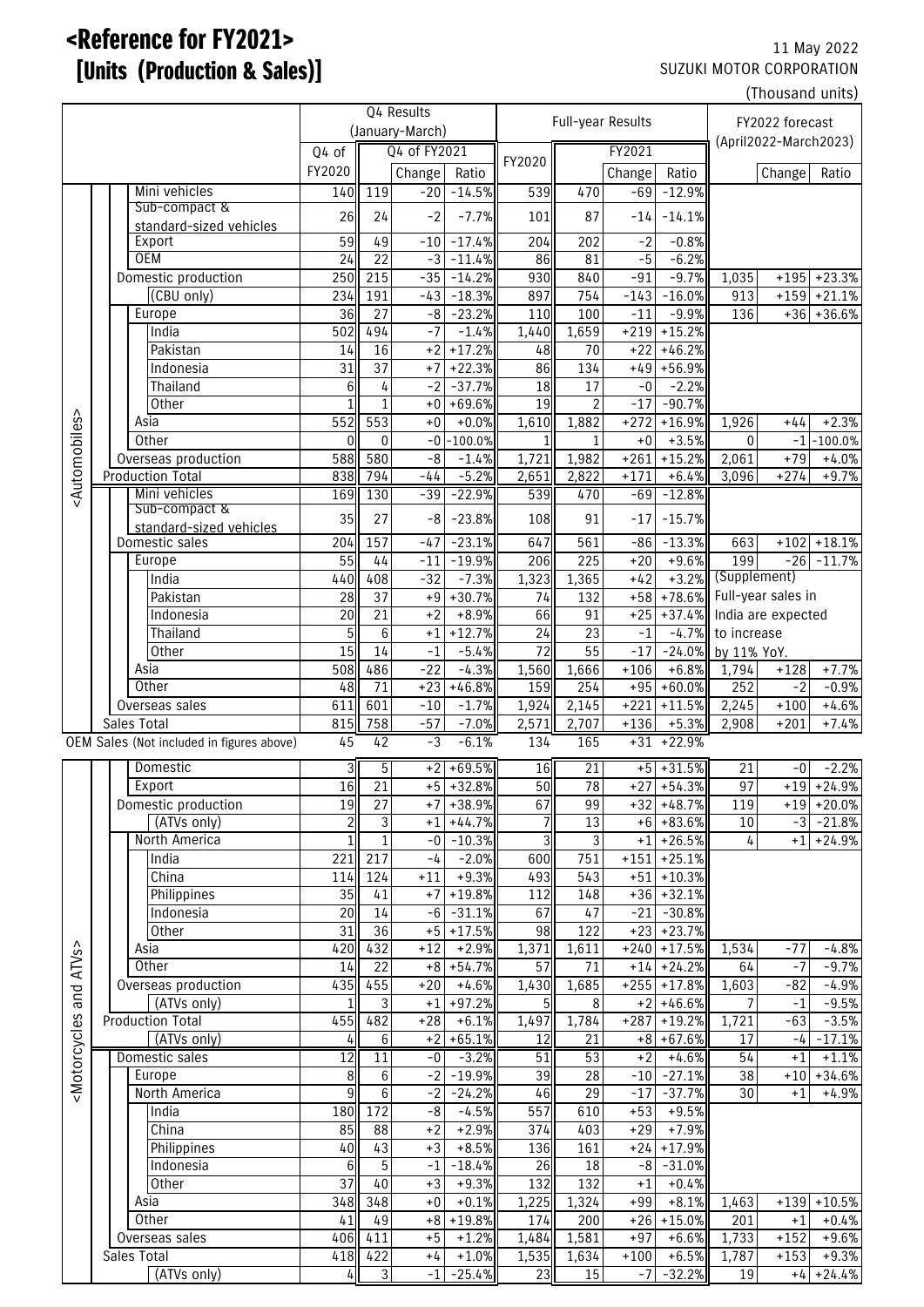# <Reference for FY2021> 11 May 2022

# SUZUKI MOTOR CORPORATION

# **Experiment Consolidated Net Sales Experiment Consolidated Net Sales (Unit: Thousand, Amount: Billions of yen)**

|            |                                                                                        |                 | Full-year Results |                 | Full-year Results | Change  |            |            |                      |  |  |
|------------|----------------------------------------------------------------------------------------|-----------------|-------------------|-----------------|-------------------|---------|------------|------------|----------------------|--|--|
|            |                                                                                        | FY2020          |                   |                 | FY2021            |         | Unit       | Amount     |                      |  |  |
|            |                                                                                        | Unit            | Amount            | Unit            | <b>Amount</b>     | Change  | Ratio      | Change     | Ratio                |  |  |
|            | <b>Japan</b>                                                                           | 710             | 1,139.0           | 629             | 1,035.9           | $-81$   | $-11.4%$   | $-103.1$   | $-9.0%$              |  |  |
|            | Overseas                                                                               | 1,960           | 1,737.6           | 2,224           | 2,168.9           | $+264$  | $+13.5%$   | $+431.3$   | $+24.8%$             |  |  |
|            | Europe                                                                                 | 198             | 373.9             | 180             | 366.7             | $-18$   | $-9.1%$    | $-7.2$     | $-1.9%$              |  |  |
|            | <b>North America</b>                                                                   |                 | 0.9               |                 | 0.7               |         |            | $-0.2$     | $-18.5%$<br>+22.9%   |  |  |
|            | Asia                                                                                   | 1,596           | 1,182.6           | 1,731           | 1,452.8           | $+135$  | $+8.5%$    | $+270.2$   |                      |  |  |
| Automobile | (Of which India)                                                                       | (1, 362)        | (915.7)           | (1, 414)        | (1, 110.7)        | $(+52)$ | $(+3.8\%)$ | $(+195.0)$ | $(+21.3%)$           |  |  |
|            | <b>Other</b>                                                                           | 166             | 180.2             | 313             | 348.7             | $+147$  | $+88.7%$   | $+168.5$   | $+93.5%$             |  |  |
|            | Total                                                                                  | 2,670           | 2,876.6           | 2,853           | 3,204.8           | $+183$  | $+6.9%$    | $+328.2$   | $+11.4%$             |  |  |
|            | Japan                                                                                  | 49              | 19.7              | 53              | 22.5              | $+3$    | $+6.9%$    | $+2.8$     | $+13.8%$             |  |  |
|            | Overseas                                                                               | 1,096           | 186.8             | 1,239           | 231.0             | $+143$  | $+13.1%$   | $+44.2$    | $+23.7%$             |  |  |
| Motorcycle | Europe                                                                                 | 33              | 30.9              | 25              | 29.4              | -8      | $-23.1%$   | $-1.5$     | $-4.7%$              |  |  |
|            | North America                                                                          | $\overline{26}$ | 24.1              | $\overline{29}$ | 30.0              | $+3$    | $+12.9%$   | $+5.9$     |                      |  |  |
|            | Asia                                                                                   | 854             | 100.2             | 942             | 126.8             | $+88$   | $+10.3%$   | $+26.6$    | $+24.3%$<br>+26.5%   |  |  |
|            | Other                                                                                  | 183             | 31.6              | 243             | 44.8              | $+59$   | $+32.4%$   | $+13.2$    | $+41.9%$             |  |  |
|            | Total                                                                                  | 1,145           | 206.5             | 1,292           | 253.5             | $+147$  | $+12.8%$   | $+47.0$    | $+22.7%$             |  |  |
|            | Japan                                                                                  |                 | 3.6               |                 | 3.2               |         |            | $-0.4$     | $-11.3%$             |  |  |
|            | Overseas                                                                               |                 | 79.8              |                 | 94.8              |         |            | $+15.0$    | $+18.8%$             |  |  |
| Marine     | Europe                                                                                 |                 | 17.9              |                 | 22.0              |         |            | $+4.1$     | $+22.6%$             |  |  |
|            | North America                                                                          |                 | 43.1              |                 | 48.7              |         |            | $+5.6$     | $+12.9%$             |  |  |
|            | Asia                                                                                   |                 | 10.4              |                 | 10.5              |         |            | $+0.1$     | $+1.3%$              |  |  |
|            | Other                                                                                  |                 | 8.4               |                 | 13.6              |         |            | $+5.2$     | $+62.2%$<br>$+17.5%$ |  |  |
|            | Total                                                                                  |                 | 83.4              |                 | 98.0              |         |            | $+14.6$    |                      |  |  |
|            | Other (Domestic)                                                                       |                 | 11.7              |                 | 12.1              |         |            | $+0.4$     | $+3.4%$              |  |  |
|            | Japan                                                                                  |                 | 1,174.0           |                 | 1,073.7           |         |            | $-100.3$   | $-8.5%$              |  |  |
|            | Overseas                                                                               |                 | 2,004.2           |                 | 2,494.7           |         |            | $+490.5$   | $+24.5%$             |  |  |
|            | Europe                                                                                 |                 | 422.7             |                 | 418.1             |         |            | -4.6       | $-1.1%$              |  |  |
| Total      | <b>North America</b>                                                                   |                 | 68.1              |                 | 79.4              |         |            | $+11.3$    |                      |  |  |
|            | Asia                                                                                   |                 | 1,293.2           |                 | 1,590.1           |         |            | $+296.9$   | $+16.6%$<br>+23.0%   |  |  |
|            | <b>Other</b>                                                                           |                 | 220.2             |                 | 407.1             |         |            | $+186.9$   | $+84.9%$             |  |  |
|            | Total                                                                                  |                 | 3,178.2           |                 | 3.568.4           |         |            | $+390.2$   | $+12.3%$             |  |  |
|            | [Breakdown of Non-Consolidated Net Sales]<br>(Unit: Thousand, Amount: Billions of yen) |                 |                   |                 |                   |         |            |            |                      |  |  |

|                  |          | Full-year Results                              |        | Full-year Results |        | Change  |        |          |           |             |
|------------------|----------|------------------------------------------------|--------|-------------------|--------|---------|--------|----------|-----------|-------------|
|                  |          |                                                | FY2020 |                   | FY2021 |         | Unit   |          | Amount    |             |
|                  |          |                                                | Unit   | Amount            | Unit   | Amount  | Change | Ratio    | Change    | Ratio       |
|                  |          | Mini Vehicle                                   | 621    | 678.4             | 547    | 580.1   | $-74$  | $-12.0%$ | $-98.3$   | $-14.5%$    |
|                  | Domestic | Sub-compact &<br>Standard-sized                | 109    | 167.1             | 91     | 134.7   | $-18$  | $-16.8%$ | $-32.4$   | $-19.4%$    |
|                  |          | Total                                          | 731    | 845.5             | 638    | 714.8   | $-93$  | $-12.7%$ | $-130.7$  | $-15.5%$    |
|                  |          | General trade                                  | 206    | 362.2             | 202    | 365.9   | $-4$   | $-1.9%$  | $+3.7$    | $+1.0%$     |
|                  |          | Triangle trade                                 |        | 220.7             |        | 288.9   |        |          | $+68.2$   | $+30.9%$    |
| Automobile       | Export   | Total                                          | 206    | 582.9             | 202    | 654.8   | $-4$   | $-1.9%$  | $+71.9$   | $+12.3%$    |
|                  |          | (Of which Overseas<br>production parts)        |        | (128.1)           |        | (158.4) |        |          | $(+30.3)$ | $(+23.6%)$  |
|                  |          | Total                                          | 937    | 1,428.4           | 840    | 1,369.6 | $-97$  | $-10.3%$ | $-58.8$   | $-4.1%$     |
|                  |          | Domestic                                       | 50     | 13.3              | 53     | 15.1    | $+3$   | $+5.7%$  | $+1.8$    | $+13.8%$    |
|                  |          | General trade                                  | 50     | 35.3              | 74     | 60.2    | $+24$  | $+48.6%$ | $+24.9$   | $+70.4%$    |
|                  |          | Triangle trade                                 |        | 20.1              |        | 25.4    |        |          | $+5.3$    | $+26.6%$    |
|                  |          | Total                                          | 50     | 55.4              | 74     | 85.6    | $+24$  | $+48.6%$ | $+30.2$   | $+54.5%$    |
| Motorcycle       |          | (Of which Overseas<br>production parts)        |        | (6.3)             |        | (9.8)   |        |          | $(+3.5)$  | $(+55.3%)$  |
|                  | Export   | General trade                                  | 7      | 2.6               | 13     | 6.9     | $+6$   | $+91.8%$ | $+4.3$    | $+157.6%$   |
|                  |          | only<br>Triangle trade                         |        | 0.4               |        | 0.7     |        |          | $+0.3$    | $+76.3%$    |
|                  |          | Total                                          | 7      | 3.0               | 13     | 7.6     | $+6$   | $+91.8%$ | $+4.6$    | $+147.1%$   |
|                  |          | TVS<br>(Of which Overseas<br>production parts) |        | (0.5)             |        | (1.6)   |        |          | $(+1.1)$  | $(+188.5%)$ |
|                  | Total    |                                                | 101    | 68.7              | 128    | 100.7   | $+27$  | $+27.1%$ | $+32.0$   | $+46.6%$    |
|                  |          | Domestic                                       |        | 1.5               |        |         |        |          | $-0.4$    | $-29.1%$    |
|                  |          | General trade                                  |        | 44.0              |        | 57.5    |        |          | $+13.5$   | $+30.8%$    |
| Marine           | Export   | Triangle trade                                 |        | 6.8               |        | 12.1    |        |          | $+5.3$    | $+77.3%$    |
|                  |          | Total                                          |        | 50.8              |        | 69.6    |        |          | $+18.8$   | $+37.0%$    |
|                  |          | Total                                          |        | 52.3              |        | 70.7    |        |          | $+18.4$   | $+35.1%$    |
| Other (Domestic) |          |                                                |        | 3.9               |        | 3.8     |        |          | $-0.1$    | $-3.0%$     |
| Spare            |          | Domestic                                       |        | 116.4             |        | 101.4   |        |          | $-15.0$   | $-12.9%$    |
| parts &          |          | <b>Export(General trade)</b>                   |        | 37.4              |        | 44.6    |        |          | $+7.2$    | $+19.0%$    |
| others           |          | Total                                          |        | 153.8             |        | 146.0   |        |          | $-7.8$    | $-5.1%$     |
|                  |          | Domestic                                       |        | 980.6             |        | 836.2   |        |          | $-144.4$  | $-14.7%$    |
|                  |          | General trade                                  |        | 478.9             |        | 528.2   |        |          | $+49.3$   | $+10.3%$    |
| Total            | Export   | Triangle trade                                 |        | 247.6             |        | 326.4   |        |          | $+78.8$   | $+31.8%$    |
|                  |          | Total                                          |        | 726.5             |        | 854.6   |        |          | $+128.1$  | $+17.6%$    |
|                  |          | Total                                          |        | 1,707.1           |        | 1.690.8 |        |          | $-16.3$   | $-1.0%$     |